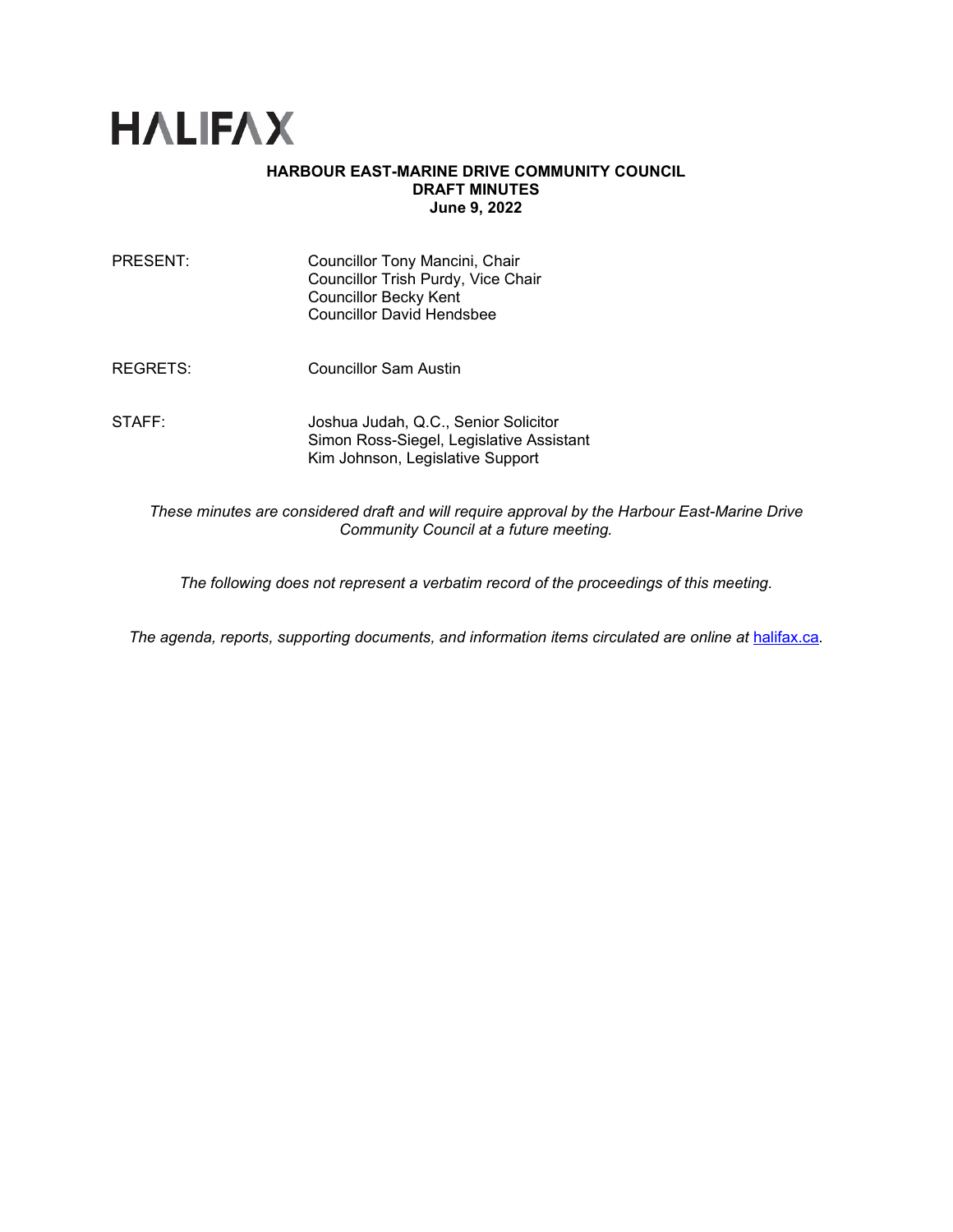*The meeting was called to order at 6:00 p.m. Community Council moved into an In Camera (In Private) session at 7:05 p.m. and reconvened at 7:10 p.m. Community Council adjourned at 7:12 p.m.*

## **1. CALL TO ORDER AND LAND ACKNOWLEDGEMENT**

The Chair called the meeting to order at 6:00 p.m. and acknowledged that the meeting took place in the traditional and ancestral territory of the Mi'kmaq people, and that we are all treaty people.

### **2. APPROVAL OF MINUTES – May 5, 2022**

MOVED by Councillor Hendsbee, seconded by Councillor Purdy

## **THAT the minutes of May 5, 2022 be approved as circulated.**

#### **MOTION PUT AND PASSED.**

# **3. APPROVAL OF THE ORDER OF BUSINESS AND APPROVAL OF ADDITIONS AND DELETIONS**

Additions: None

Deletions: None

MOVED by Councillor Kent, seconded by Councillor Purdy

#### **THAT the agenda be approved as presented.**

### **MOTION PUT AND PASSED.**

Later in the meeting, as provided for in Section 37 (1) of Administrative Order One, Community Council requested that Item 18 be considered prior to Item 15.

MOVED by Councillor Kent, seconded by Councillor Purdy

**THAT Item 18 Public Participation be considered prior to Item 15 In Camera (In Private).**

### **MOTION PUT AND PASSED.**

**4. BUSINESS ARISING OUT OF THE MINUTES - NONE**

#### **5. CALL FOR DECLARATION OF CONFLICT OF INTERESTS - NONE**

**6. MOTIONS OF RECONSIDERATION – NONE 7. MOTIONS OF RESCISSION – NONE 8. CONSIDERATION OF DEFERRED BUSINESS – NONE 9. NOTICES OF TABLED MATTERS – NONE**

### **10. HEARINGS – NONE**

#### **11. CORRESPONDENCE, PETITIONS & DELEGATIONS 11.1 Correspondence**

General correspondence was received from Sandy Moser and circulated.

Correspondence was received and circulated for Item 13.1.3.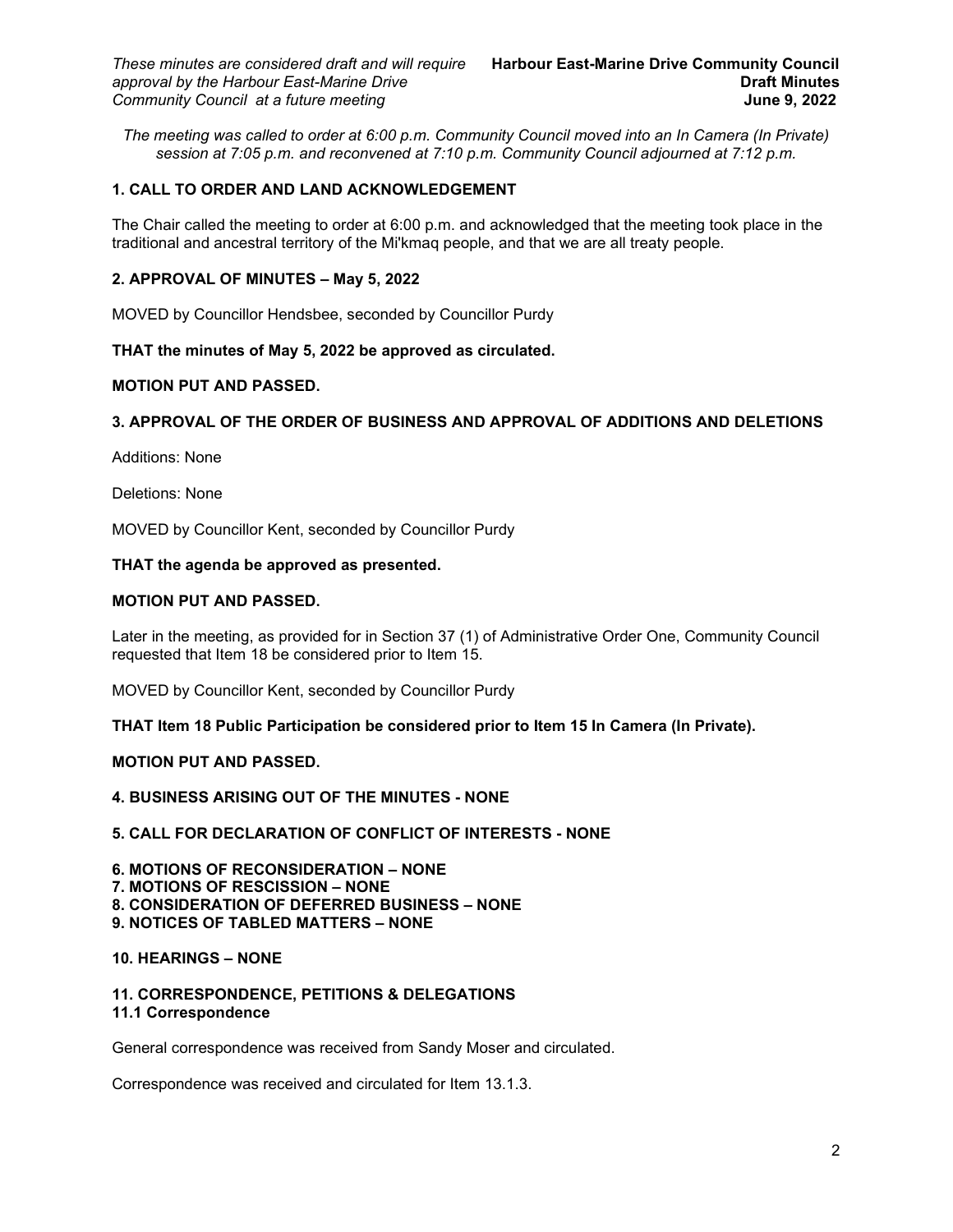#### **11.2 Petitions – None 11.3 Presentations – None**

#### **12. INFORMATION ITEMS BROUGHT FORWARD – NONE**

#### **13. REPORTS/DISCUSSION**

#### **13.1 STAFF**

**13.1.1 Case 24022: Partial Rezoning of 2143 and 2155 Cow Bay Road, Cow Bay**

The following was before Community Council:

• Staff recommendation report dated April 25, 2022

MOVED by Councillor Kent, seconded by Councillor Purdy

**THAT Harbour East-Marine Drive Community Council give First Reading to consider approval of the proposed rezoning of a portion of 2143 and 2155 Cow Bay Road, Cow Bay (PID 41498981 and PID 41498973), from the P-2 (Community Facility) Zone to the RA (Rural Area) Zone in the Eastern Passage/Cow Bay Land Use By-law, as set out in Attachment A of the April 25, 2022 report, and schedule a public hearing.**

### **MOTION PUT AND PASSED.**

#### **13.1.2 Case 23032: Rezoning for 538 Pleasant Street, Dartmouth**

The following was before Community Council:

• Staff recommendation report dated March 22, 2022

MOVED by Councillor Kent, seconded by Councillor Hendsbee

**THAT Harbour East-Marine Drive Community Council give First Reading to consider approval of the proposed amendment to Schedule 1 - Zoning Map for Dartmouth, of the Land Use By-law for Dartmouth, as set out in Attachment A of the March 22, 2022 report, to rezone 538 Pleasant Street, Dartmouth, from the C-2 (General Business) Zone to the I-2 (General Industrial) Zone, and schedule a public hearing.**

Dean MacDougall, Planner III, Current Planning, responded to questions of clarification from the Community Council regarding the size of the notification area and concerns that the community has been insufficiently informed regarding the proposed zoning change. MacDougall provided options and associated risks for expanding the notification area within required timelines.

Community Council invited the Applicant to speak to options for improving community awareness of the project in anticipation of the public hearing.

Margot Young, EDM Planning Services Ltd., on behalf of the Applicant, responded to concerns of Community Council. The Applicant offered to expedite notification to a larger area and host a public information session.

MOVED by Councillor Kent, seconded by Councillor Hendsbee

**THAT the motion be amended to expand the notification area to include all properties within the South Woodside area.**

### **MOTION TO AMEND PUT AND PASSED.**

The motion as amended now reads: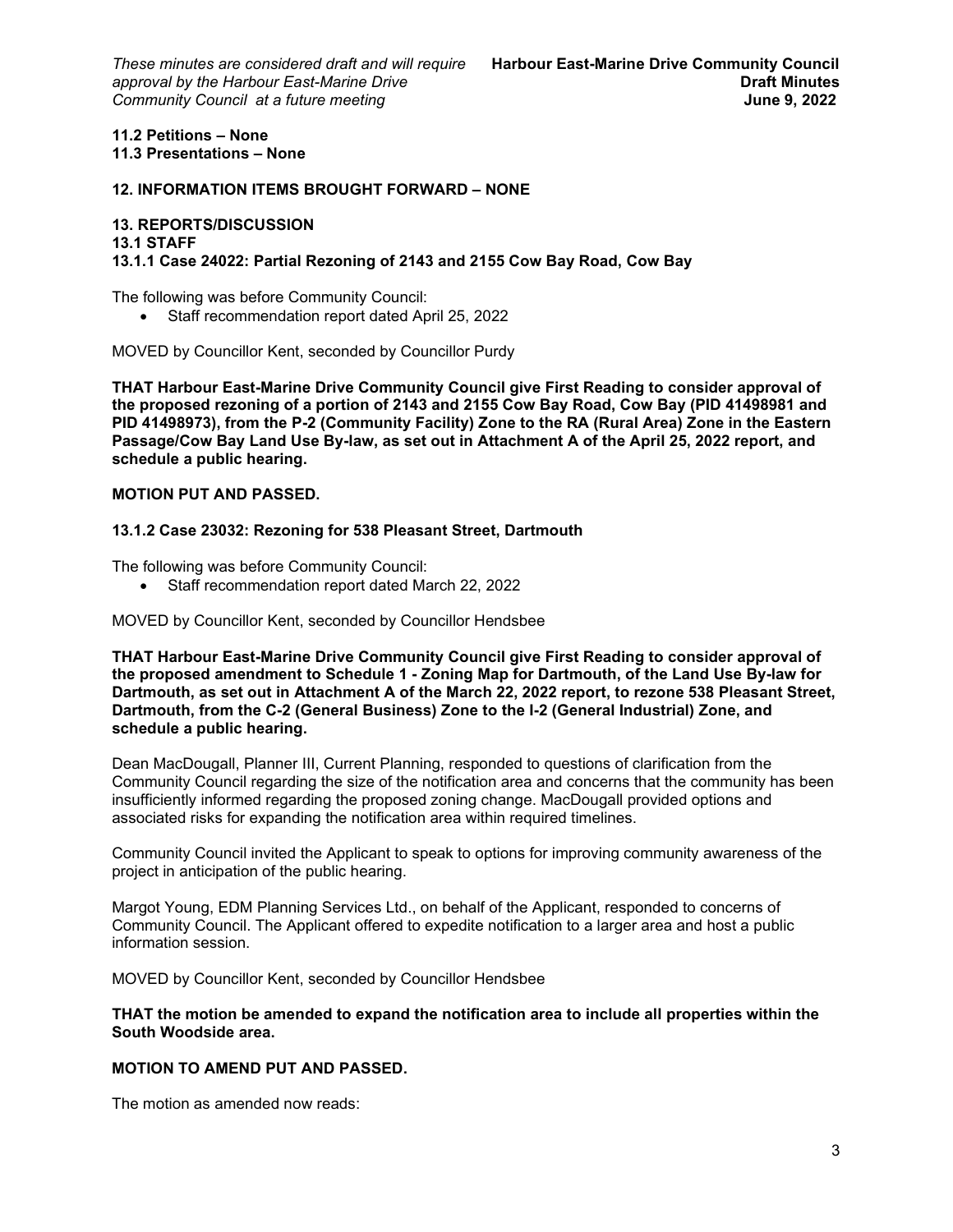MOVED by Councillor Kent, seconded by Councillor Hendsbee

**THAT Harbour East-Marine Drive Community Council give First Reading to consider approval of the proposed amendment to Schedule 1 – Zoning Map for Dartmouth, of the Land Use By-law for Dartmouth, as set out in Attachment A of the March 22, 2022 report, to rezone 538 Pleasant Street, Dartmouth, from the C-2 (General Business) Zone to the I-2 (General Industrial) Zone, and schedule a public hearing, and that the notification area be expanded to include all properties within the South Woodside area.**

## **MOTION AS AMENDED PUT AND PASSED.**

## **13.1.3 Burnside Business Improvement District**

Councillor Mancini stepped down from the Chair and Councillor Purdy assumed the Chair.

The following was before Community Council:

- Staff recommendation/information report dated May 25, 2022
- Correspondence from the Greater Burnside Business Association (GBBA) Steering Committee dated May 24, 2022
- Staff presentation dated June 9, 2022

MOVED by Councillor Mancini, seconded by Councillor Hendsbee

## **THAT Harbour East-Marine Drive Community Council:**

- **1. Approve, for the purposes of conducting an area rate vote and public meeting pursuant to By-law B-700, the proposed Burnside Business Improvement District area rate, minimum levy, and maximum levy; and**
- **2. Approve, for the purposes of conducting an area rate vote and public meeting pursuant to By-law B-700, the proposed Burnside Business Improvement District boundaries.**

Scott Sheffield, Community Developer, gave a presentation on business improvement districts, including the process for their development under By-Law B-700, and responded to questions of clarification from the Community Council*.*

Amy Gibson Saab and Dee Deuville, representing the Steering Committee for the Greater Burnside Business Association (GBBA), gave a presentation on the work of the GBBA to date, the benefits of the proposed Burnside Business Improvement District, and responded to questions of clarification from the Community Council.

## **MOTION PUT AND PASSED.**

Councillor Mancini resumed the Chair.

## **13.2 MEMBERS OF COMMUNITY COUNCIL – NONE**

# **14. MOTIONS – NONE**

### **15. IN CAMERA (IN PRIVATE) 15.1 PERSONNEL MATTER –** *Private and Confidential Report*

The following was before the Community Council:

• Private and confidential staff recommendation report dated May 27, 2022